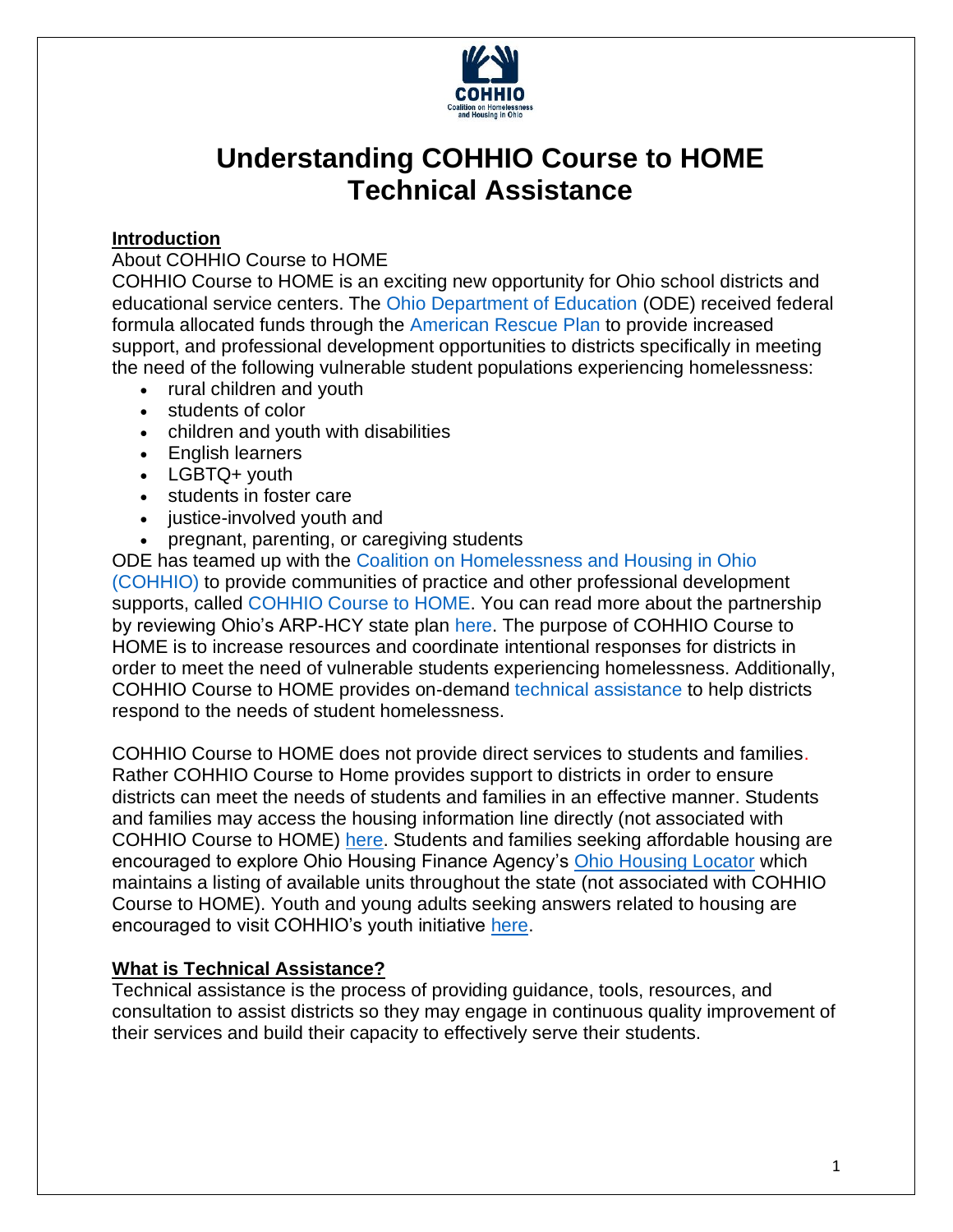

## **Who can receive COHHIO Course to HOME technical assistance?**

COHHIO Course to HOME technical assistance is intended for the following:

- McKinney-Vento Liaisons
- District administrators and staff working alongside students experiencing homelessness
- Educational Service Centers (ESC) Liaisons
- American Rescue Plan-Homeless Children and Youth (ARP-HCY) I & II subgrantees
- McKinney-Vento sub-grantees

#### **How can COHHIO technical assistance help your district?**

COHHIO's Course to HOME technical assistance is designed to provide requestors with the necessary support and resources to better assist students and families experiencing homelessness in the district.

#### **How does technical assistance work?**

Technical assistance is made available upon district request. TA services are scheduled individually and are intended to provide a resource or consultation on a specific topic to enhance districts practices or address a challenge.

Technical assistance will be provided by COHHIO staff based on the district request and may be delivered via email exchange, one-on-one video or phone consultation, small group facilitation, etc.

Technical assistance will involve COHHIO asking background questions about district size, location, community supports, culture, and experience in homelessness response. Background is a critical component to intentional and meaningful technical assistance. Upon request COHHIO will provide districts with a written summary of the technical assistance provided.

Technical assistance may include guidance on best practices regarding student homelessness, community resources, example uses of McKinney-Vento and ARP-HCY funds, as well as capacity building within the district, system, and/or community.

Technical Examples include:

- Trouble-shooting the homelessness needs of a specific student(s)
- Pandemic response for students experiencing homelessness
- Identification of students experiencing homelessness
- Increasing district and/or community awareness and response around student homelessness
- Identifying community resources to support students experiencing homelessness such as
	- o Emergency housing/shelter
	- o Transportation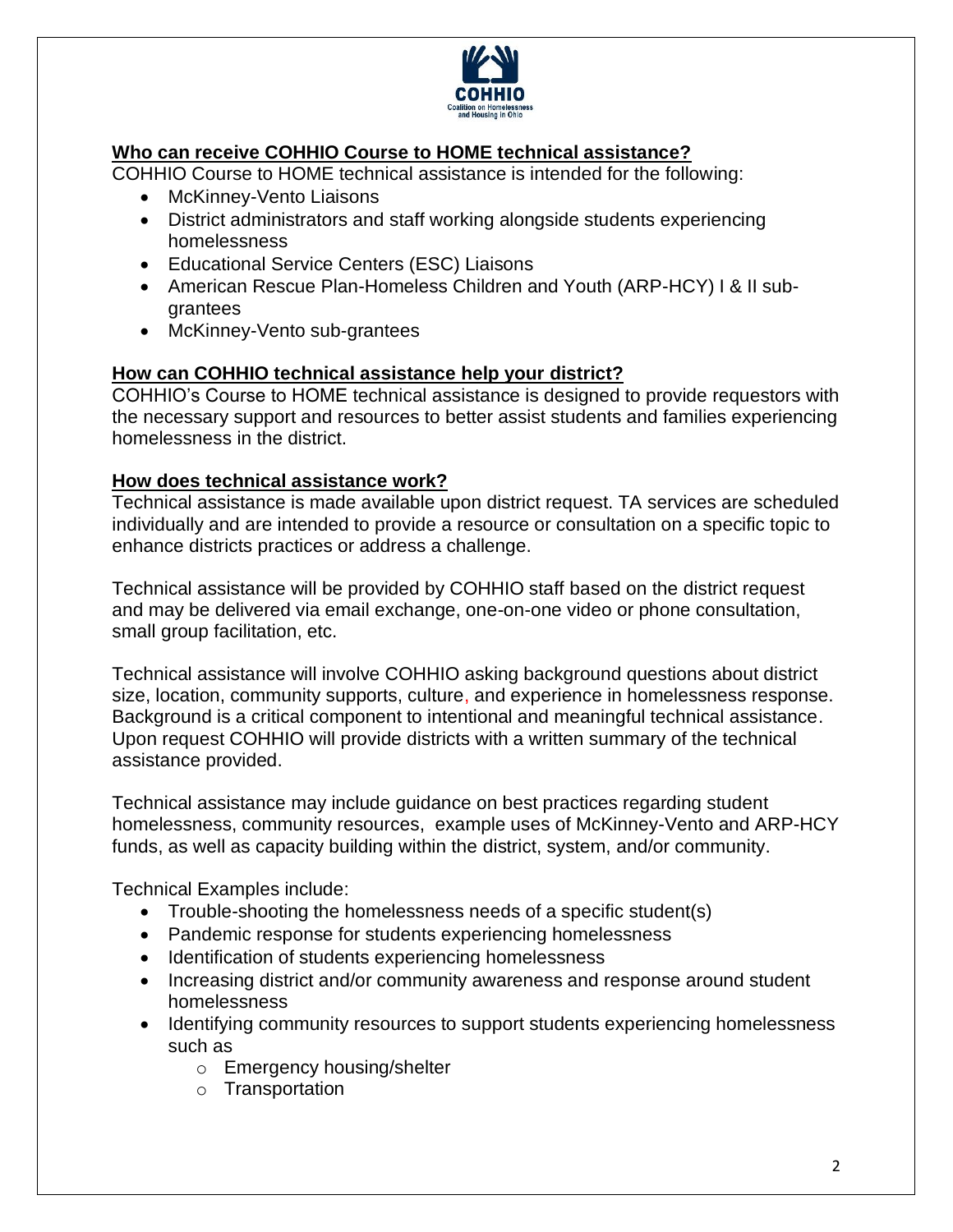

- o Food
- o Clothing
- o Hygiene supplies
- o Household supplies
- o Housing unit search
- o Other
- Support planning professional development around student homelessness
- Support building or strengthening a district homelessness response team
- Partnering with the Continuum of Care (CoC
- Collaborating with the Youth Homelessness Demonstration Project (YHDP)
- Diversity, equity, & inclusion centered supports
- Outreach strategies and engaging cross-system partners
- Culturally responsive services and trauma-informed care
- Support developing district tools, written protocols, and district professional development approaches
- Continuous quality improvement strategies
- Funding strategies
- Sustainability strategies

## **How does my district request technical assistance?**

First, districts are encouraged to prepare for requesting technical assistance. Districts should consider who from the team could benefit from participating in the technical assistance and invite all relevant parties. When requesting general technical assistance districts are encouraged to provide the following information as part of the request:

- Requestor's name
- Requestors district role
- County of district
- Explanation of the need or question
- Background information or context that may be helpful in understanding the need

When requesting technical assistance for resources and supports regarding a **specific student(s)** experiencing homelessness or specific situation districts are also encouraged to provide the following in the request:

- County or current location of the student(s) experiencing homelessness
- A brief overview of the situation and what steps have been taken including community referrals made by the district
- Age(s) of the student(s) and head of household

When requesting technical assistance for resources and supports regarding a **specific student(s)** experiencing homelessness or **situation(s), districts are highly encouraged to have the McKinney-Vento Liaisons take the lead on making the request.** However, the district personnel that knows the student(s) experiencing homelessness or situation(s) most closely should be included in the request. This can be accomplished by copying (cc-ing) all relevant staff in the email request for technical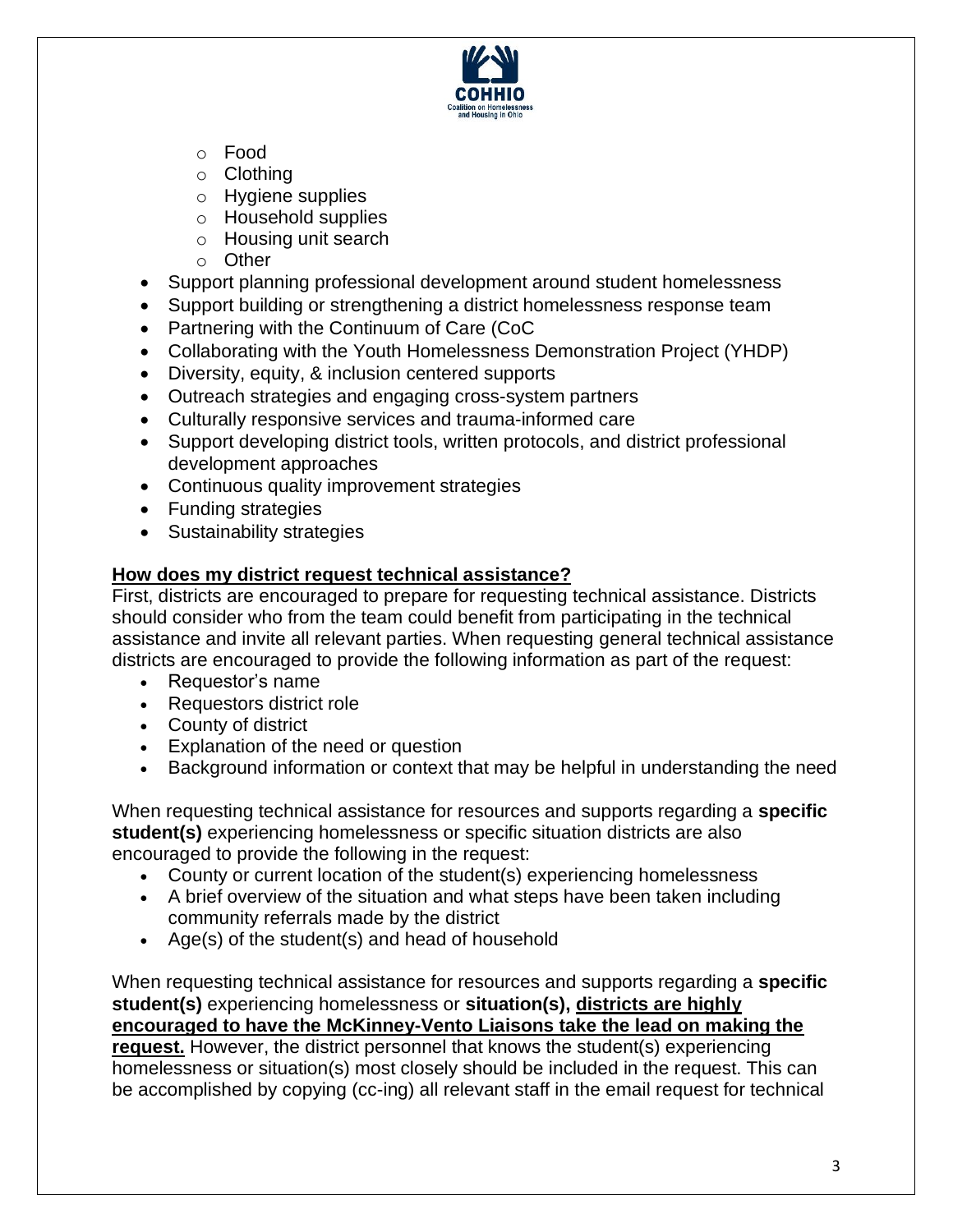

assistance and/or inviting relevant staff to participate in the video/phone consultation. A team approach to problem solving is the preferred process for technical assistance.

Finally, when making a request for technical assistance, districts are encouraged to consider the duration of the technical assistance. Is the district looking for one session that addresses the need, is the district looking for on-going support, or is the district looking for as needed technical assistance? Requestors are encouraged to consider the strategy.

#### **How to Access Support**

*Requesting technical assistance is easy!*

- Email us a technical assistance request at [homelesseducation@cohhio.org](mailto:homelesseducation@cohhio.org) o Include the info described above in the email
- Call us at 614-280-1984 ext. 143
- Complete the technical assistance request [form](https://ohiobalanceofstatecoc.slack.com/archives/DV1TAPEP5/p1645801390739589)

#### **Other technical assistance pro tips**

To receive the best support possible, the COHHIO TA team will need background information about the district and situation so have it ready. When making a request for technical assistance consider that all of the following information will only improve the technical assistance experience:

- District information
	- o Location
	- o Information about the student population
	- o Relevant staffing information
	- o Number of school buildings
	- o School culture
	- o Community engagement
- Description of the situation
- Desired outcome or goals from TA
- Existing community partnerships and resources
- Needed community partnerships and resources
- Previous successes and/or challenges
- Examples of what the district has in mind
- Any supplemental information necessary for the COHHIO TA team to help your district!

Consider the impact of on-going technical assistance. While some needs can be solved in a single session consider how more in-depth or layers needs may take more time. Keep in mind that the better the COHHIO Course to HOME TA team knows your district and your needs the better TA we can provide. Many challenges can be solved in one session and that's totally fine! Districts are highly encouraged to consider long term goals and long-term technical assistance needs and strategies.